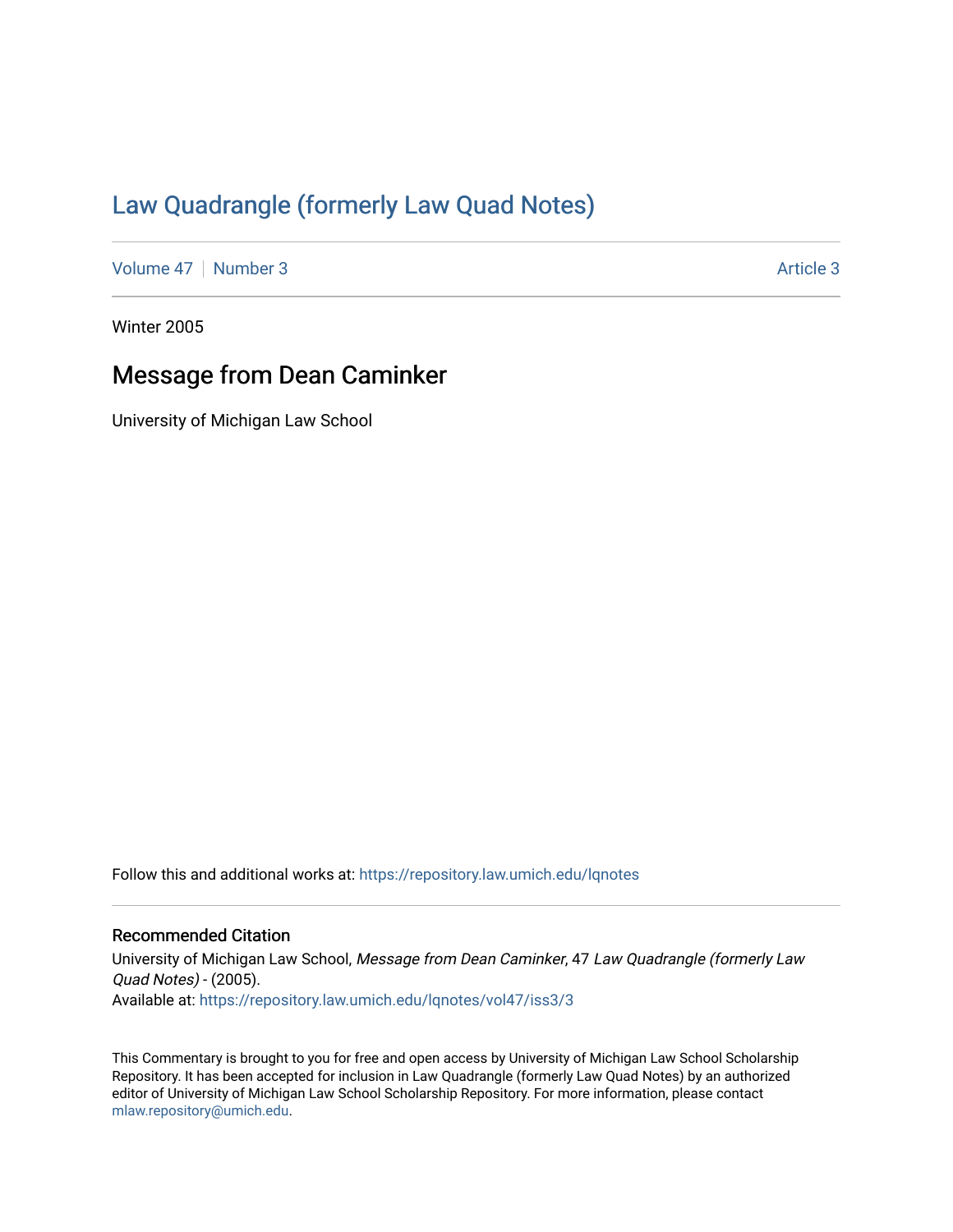## **MESSAGE**   $from Dean Caminker$



Supreme Court Justice Antonin Scalia's<br>Specent visit to the Law School afforded  $\triangleright$  recent visit to the Law School afforded a great opportunity to witness, in action, the combination of intellectual vibrancv and social *<sup>J</sup>* cohesion that characterizes the University of Michigan Law School. While the spotlight was on the Justice's formal teaching and presentations, his presence illuminated the many informal spaces outside the classroom where this collegiality of our community really thrives.

Our students decided to prepare themselves for the Justice's visit by designing extracurricular opportunities to educate themselves about his jurisprudence. During the week before Justice Scalia arrived, student organizations gathered faculty (both ours and those from other schools) to discuss the Justice's views of criminal law, separation of powers, voting rights, and affirmative action. They titled the series "Scaliapalooza" clearly a play on "lollapalooza," literally meaning "an event of tremendous importance," but perhaps the pop culture reference to an alternative music concert tour was intended, given the festive flavor of the gatherings. The collaborative energy in these faculty-student interchanges was infectious, and the Law School came alive with passionate debate on all sides of the issues. The students' homework paid off; they were primed and ready to engage with the Justice in the classroom and at his public address at Rackham during the following week.